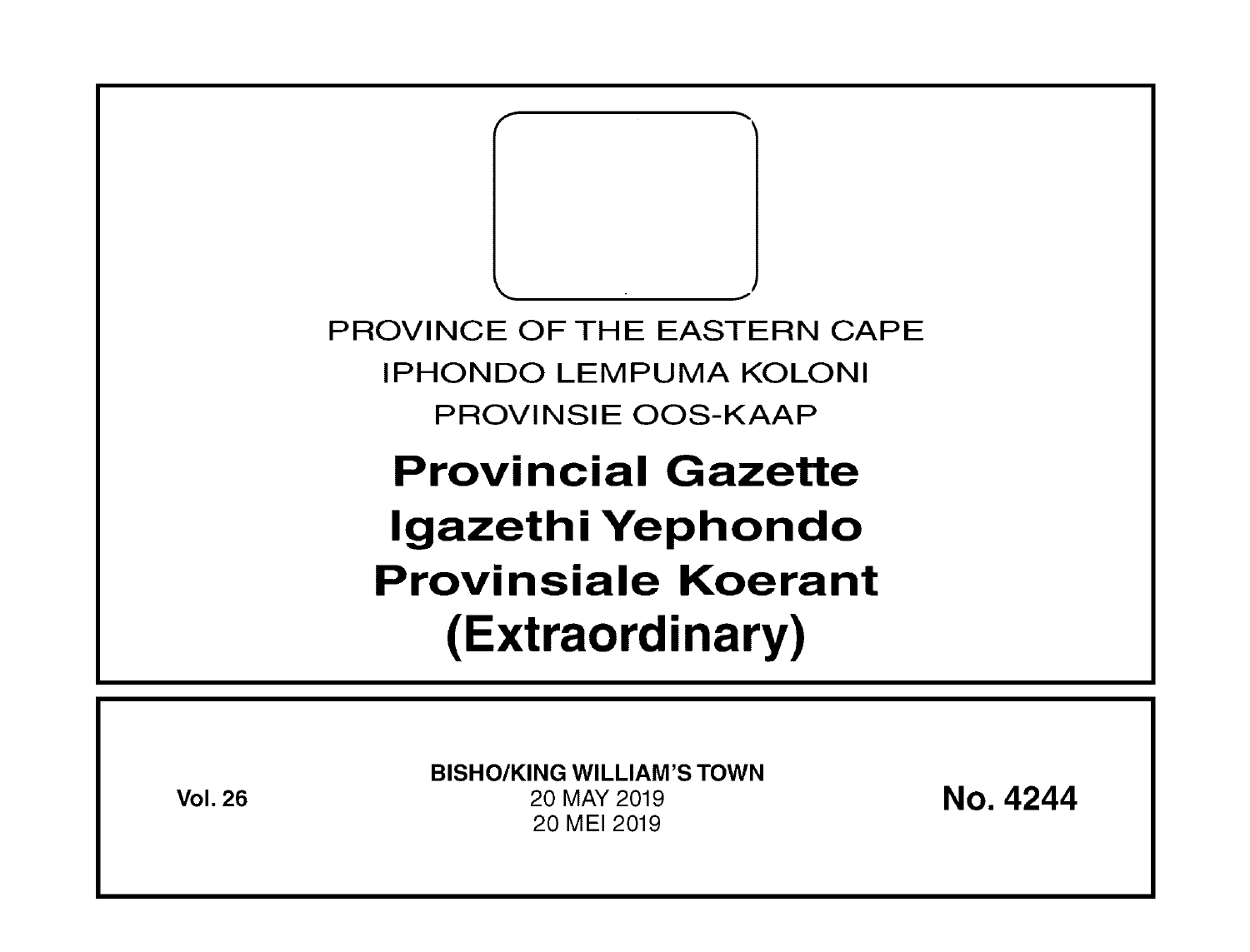## **CONTENTS**

|     |                                                                                                                             | Gazette<br>No. | Page<br>No. |
|-----|-----------------------------------------------------------------------------------------------------------------------------|----------------|-------------|
|     | <b>PROVINCIAL NOTICES • PROVINSIALE KENNISGEWINGS</b>                                                                       |                |             |
| 141 | Gambling Act (5/1997): Notice of lodgement of an application for Acquisition of a Financial Interest in terms<br>of the Act | 4244           |             |